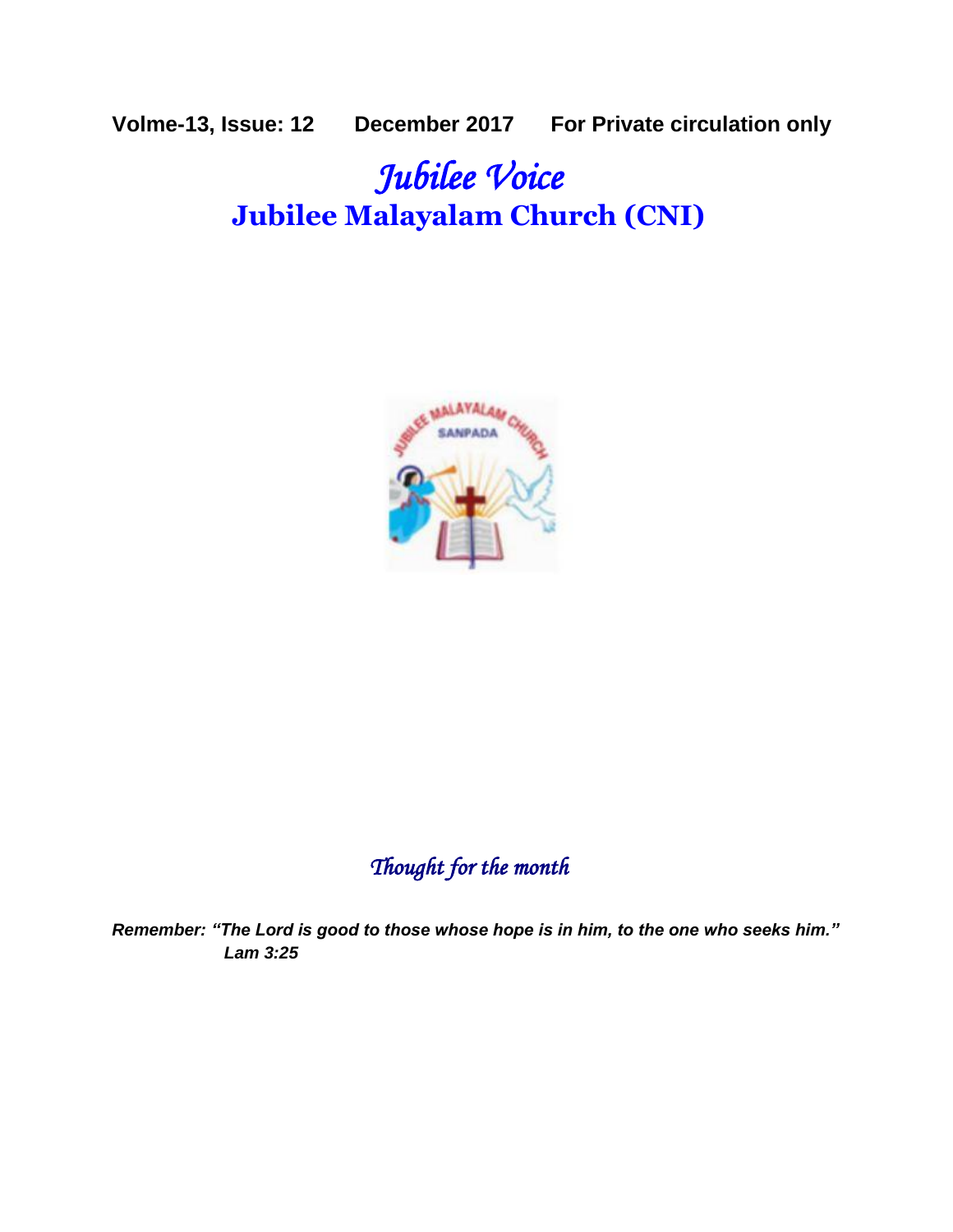# JUBILEE MALAYALAM CHURCH

#### **Register Number: E 8750 PLOT-3, SECTOR-7, SANPADA EAST, NAVI MUMBAI – 400 705 Website: www.jubileemalayalam.org**

#### Programmes

**December 03:** Holy Communion service in Sanpada at 7.30am and in Panvel Worship centre at 11 am.

**December 03:** 47<sup>th</sup> CNI Day Anniversary Celebrations at the Church of St. Mary the Virgin (CNI), Parel, at 5.30pm.

**December 05:** Atmaya Meeting at 7.30 pm in Jubilee Church

**December 09:** Women's Fellowship meeting at 4.30pm.

**December 10:** Holy Communion service in Sanpada at 7.30am and Matins service in Panvel Worship centre at 11 am. Management Committee meeting at 9.00 am at Jubilee Church.

**December 12**: Atmaya Meeting at 7.30 pm in Jubilee Church

**December 17**: Matins service in Sanpada at 7.30am and Holy Communion service in Panvel Worship Centre at 11 am.

**December 17:** Christmas carol service at 6.30pm at Jubilee Church Sanpada.

**December 18-23**: House to house carol rounds from 7pm to 10pm.

**December 24:** Holy Communion service in English in Sanpada at 7.30am and in Panvel Worship Centre at 11 am.

**December 25:** Holy Communion Service in Sanpada at 6.00.am (Christmas Service and Family Sunday) and Holy Communion service in Panvel worship center at 10.30am.

**December 26:** Atmaya Meeting at 7.30 pm in Jubilee Church

**December 31:** Watch Night service and Holy Communion Service at 10.30 pm at First floor of Jubilee Church Sanpada.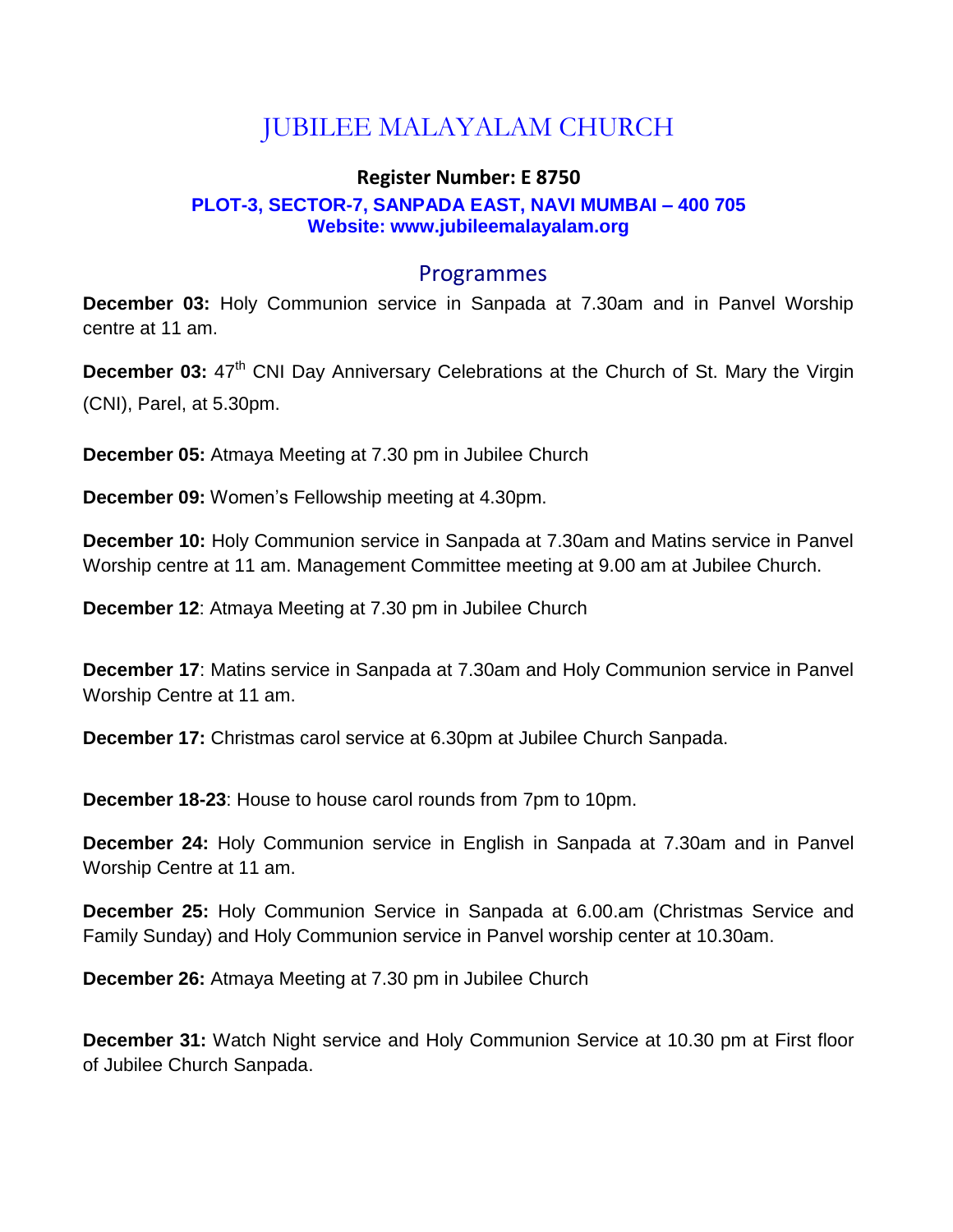# **Motto for the year 2017 "Rejoice in the Lord always." (Philippians 4:4)**

# **Message from the Presbyter**

#### **Dear Beloved- in- Christ,**

"Greetings to you in the precious name of our Lord Jesus Christ"

"Your word is a lamp to my feet and a light for my path." (Ps. 119:105)

"All Scripture is God-breathed and is useful for teaching, rebuking, correcting and training in righteousness, so that the man of God may be thoroughly equipped for every good work." (2Tim. 3:16-17)

Second Sunday of this month is observed as Bible Sunday. Bible is the primary resource for the Holy Spirit's guidance to us in the major decisions of life. Let us see different aspects of guidance.

- Bible Statements: The Holy Spirit can remind us of specific statements in the Bible that have some relation to a situation in our life.
- Bible Characters: The Holy Spirit can remind us of Bible Characters and what they did wisely or unwisely. Their examples may shed light on our situation.
- Bible Incidents: The Holy Spirit can remind us Bible incidents that will have some relation to our situation.
- Bible Promises: The Holy Spirit can bring to our memory Bible promises that will encourage us and give us guidance.
- Bible provides us principles, convictions, revelations and new insights to deal with different situations.

The English word Bible comes from the Greek word biblia, meaning "books."Although the Bible has many books, it is really one book, one continuous story, with two distinct parts or testaments, from the Latin "testamentum", meaning "covenant" or agreement. The Bible has been translated into some 2,000 languages, and more than 80 percent of the world's population has access to the Bible, or some portion of it, in their own language. The First translation of the Bible into English was completed by John Wycliffe, who translated the Latin Vulgate into English in 1382. The First Bible to be printed was a New Testament Translation by William Tyndale, the "father of the English Bible,' who translated the Bible into English from the original languages. Tyndale's New Testament translation was printed in 1526; he was strangled and burned at the stake in 1536 before completing his translation of the Old Testament. Three concepts that relate to the Bible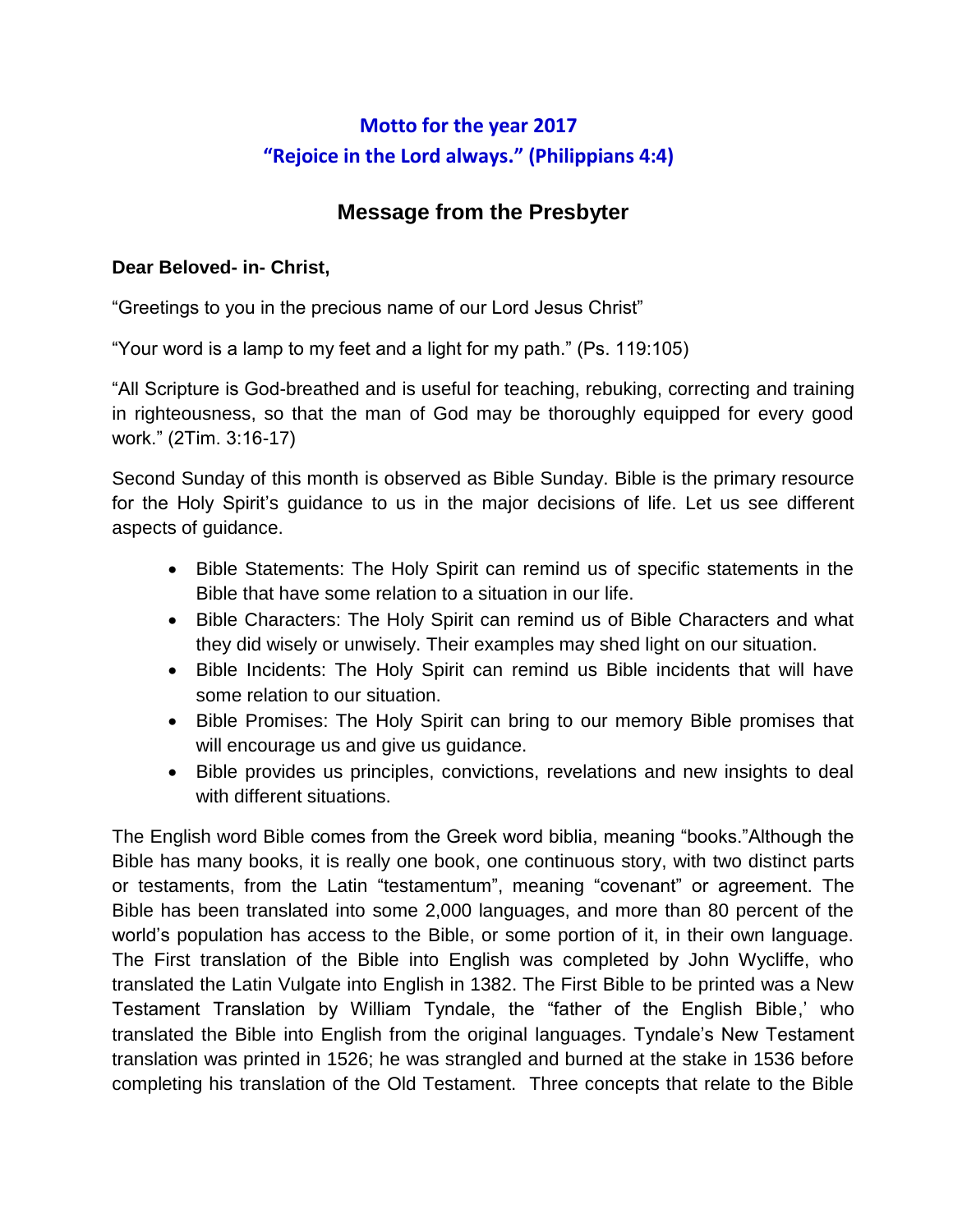are **revelation, inspiration and authority.** These concepts are interrelated because the Bible's authority comes from its being the inspired witness to the revelations of God.

#### **Reading the Bible –General approaches.**

First, the Bible should be read with an open mind, rather than one of doubt, and with the view and expectation of God speaking to us through his written word. Augustine said, "I believe so that I might understand." Unfortunately, the modern world is overly skeptical and demands the opposite: "Convince me and I will believe."

Second, there are things in the Bible that are difficult-in fact, impossible, to understand, but this need not deter us. Someone once asked William Booth, the founder of the Salvation Army, what he did when he came across something in the Bible he did not understand. Booth said, "I do the same thing I do when eating a fish: I put the bones on the side of the plate and get on with the good meat."

Lastly, the place to start in understanding a book is with its author-in the case of the Bible with the Holy Spirit who inspired its writing. We need to ask the Holy Spirit to illumine our mind to help us understand God's word to us and for us .So let us read and meditate the word of God constantly, deeply and systematically.

I wish you all a Merry Christmas and a Blessed New Year.

May God Bless you

With love and prayers Rev. Binju Varughese Kuruvilla Email.presbyter.sanpadajmc@gmail.com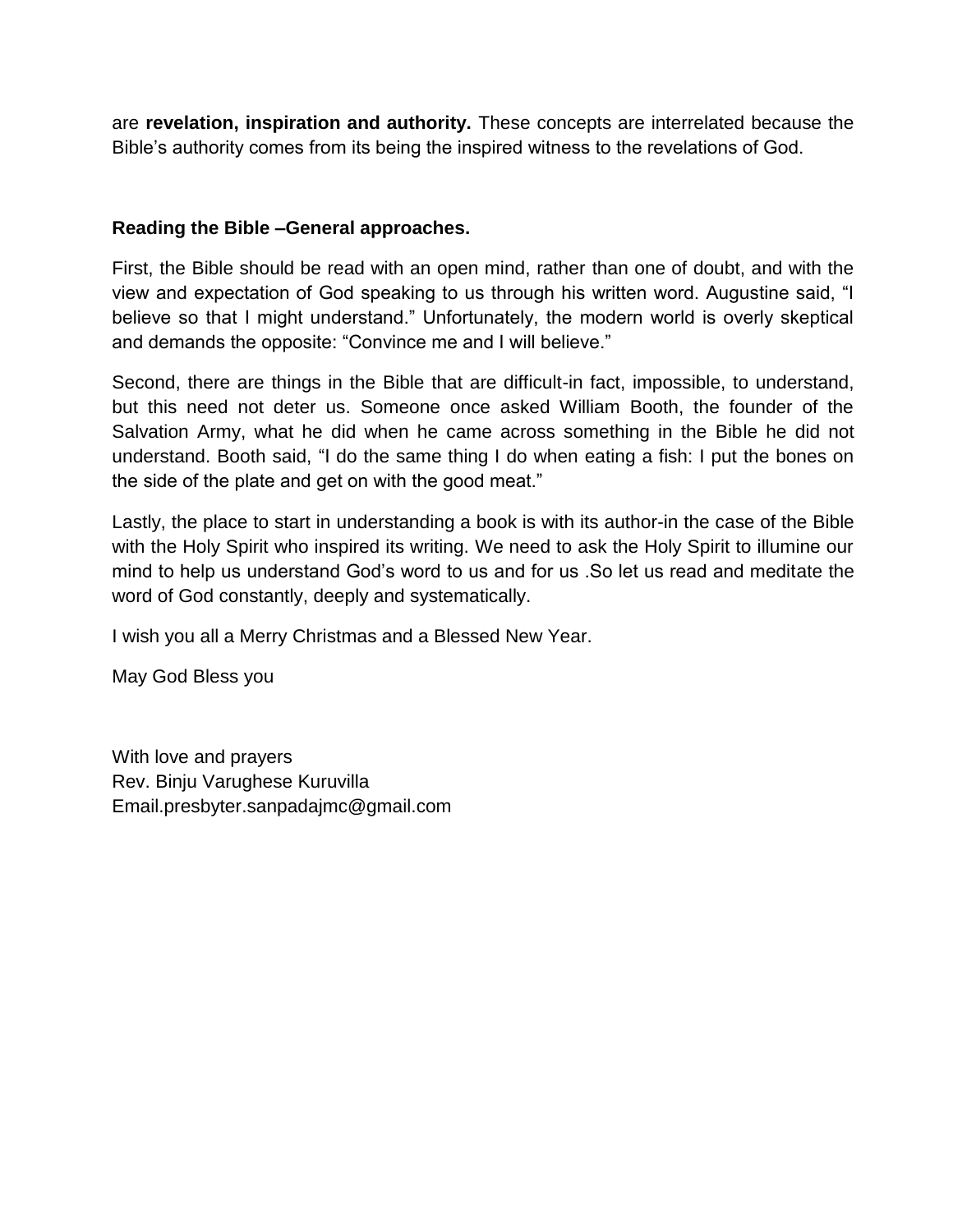# **News & Notes**

## **Previous Month's Highlight**

#### **World Sunday school Sunday**

World Sunday school Sunday was observed on 5<sup>th</sup> November 2017. Sunday School Children and teachers were leading the service and children sang a few songs during the worship service.

#### **Fish Pickle Arrangements:**

Heartfelt thanks to all the members who have contributed and supported actively for the fish pickle arrangements which was held on  $12<sup>th</sup>$  and  $16<sup>th</sup>$  November, 2017. Special thanks to Mr. Patil for granting once again Vashi farmhouse for making fish pickle arrangements.

#### **Harvest Festival and Parish Day**

Harvest Festival and 13<sup>th</sup> Parish Day was observed on 19<sup>th</sup> November 2017. This year also, we have honored senior citizens who have completed 65yrs, Mrs. Aleyamma John, Mr. John Issac, Vashi, and Adv. Chandy Kurien, also Mrs. Aleyamma Oommen, who has completed 80yrs. Special gifts were given to Miss. Aneeta Rose Paul, Miss. Lisa Thariyan, Mr. Dan Koshy George, Miss. Sanaya Shaji, Miss. Felisa Lee Mathews, and Mstr. Reyan Paul Simon for attaining 80% and above in their  $10<sup>th</sup>$  exams and to Mr. Jeffy John Sam who scored more than 80% in Plus two. Rev. Johncy Varghese was the chief guest and Rev. N.C. David along with Kochamma attended the service.

From the HF cover collection, Auction, Fish pickle donation and sale, and food coupon sales we have received an amount of Rs. 11, 65, 100 (Eleven Lakh Sixty five thousand and one hundred only). Those who could not participate in the harvest festival cover offering on  $19<sup>th</sup>$  November, can offer their HF cover collection on any of the coming Sundays. I request all the earning members those who received blessings from God, to donate.

### **Present Month's Program**

#### **Winter Service Timings:**

This month onwards the morning worship service time of Jubilee Malayalam Church, Sanpada will be from 7.30am.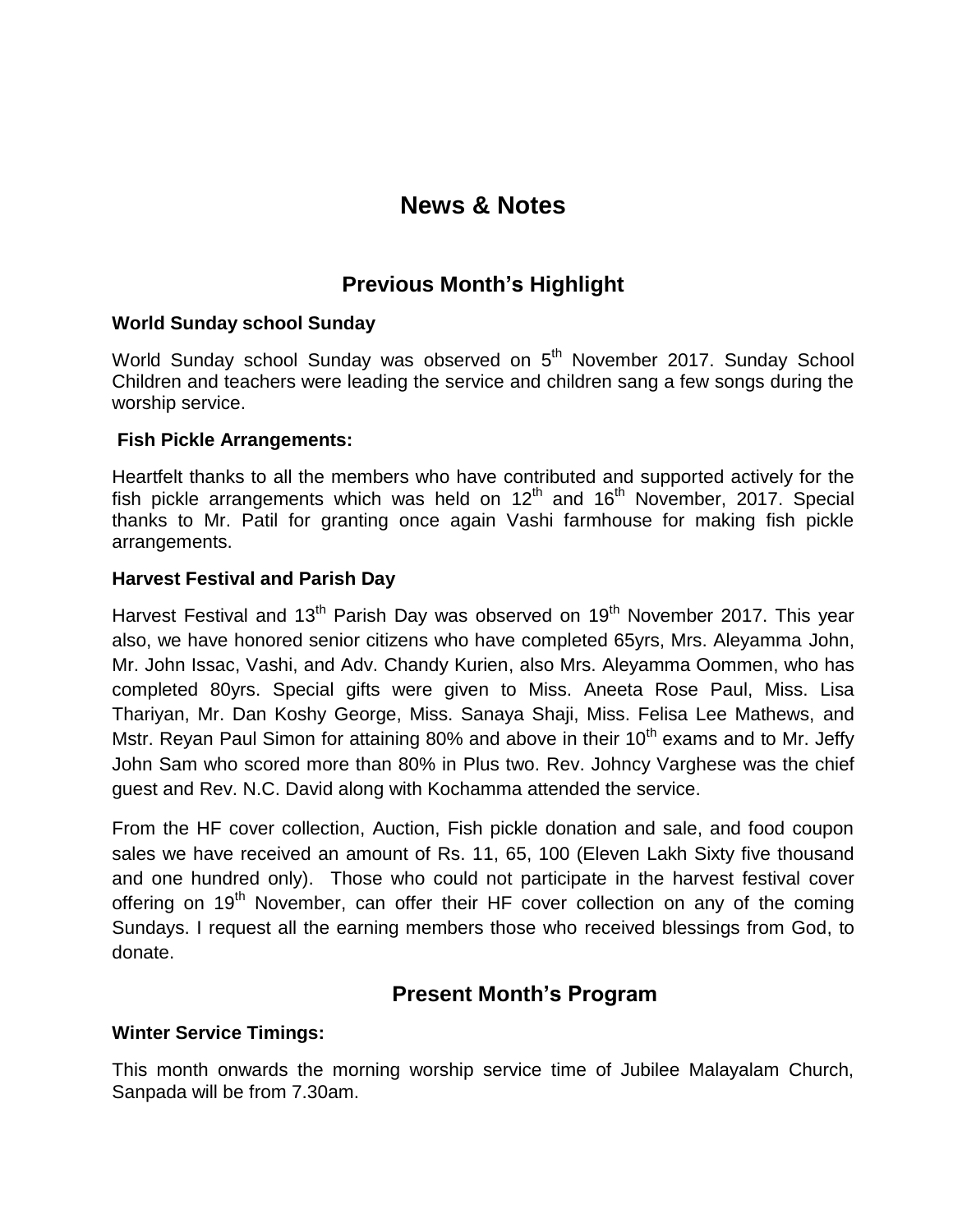**Atmaya Fellowship Meeting:** Atmaya fellowship meetings will be held on all Tuesdays at 7:30 pm in the Church.

#### **Youth Meeting:**

Youth meeting will be held on all Sundays soon after the service at 9 am. Variety programs and Bible study will be there. Parents should encourage the youths to attend the meetings.

#### **Christmas Carol Service:**

Carol service will be held on December 17 in Jubilee Church, Sanpada, at 6.30 pm.

#### **House to House Christmas Carol Rounds:**

House to house Christmas carol rounds will take place from  $18<sup>th</sup>$  to  $23<sup>rd</sup>$  December, 2017. Choir will lead the house to house carol rounds. The fund collected will be utilized for the sound system in our church. More details will be announced in the Church.

#### **Christmas Service and Family Day:**

Combined Christmas service and family day will be conducted on 25<sup>th</sup> December 2017 at Jubilee Church, Sanpada at 5.30am.

#### **Year Ending/New Year Service:**

Year ending Watch Night Service will be on December 31<sup>st</sup> at 10.30pm and ends early morning of Monday (01-01-2018). Because  $31<sup>st</sup>$  comes on Sunday. There will not be any service on Sunday morning, instead HC service will be conducted along with Watch Night service at 10.30pm at Jubilee Church first floor.

#### **Prayer Requests**

- 1. Father of Mr. Ashok Abraham, Panvel (for good health)
- 2. Father- in–law of Mr. Vinod Oommen Ninan (good health)
- 3. Mrs. Lillian Stephens, M/o Mr. Malcolm Stephen (for good health)
- 4. Mrs. Suja Thomas (for good health)
- 5. Mother of Mr. Sudeep Philips who is undergoing dialysis.
- 6. The wife of Bishop Joshua, recovering from treatment of cancer.
- 7. Mr. Shyam Gorath & family, our missionary in Akhloli Village
- 8. For our Parsonage project.
- 9. For all the Choir members and Christmas Carol Service on 17<sup>th</sup> December, 2017.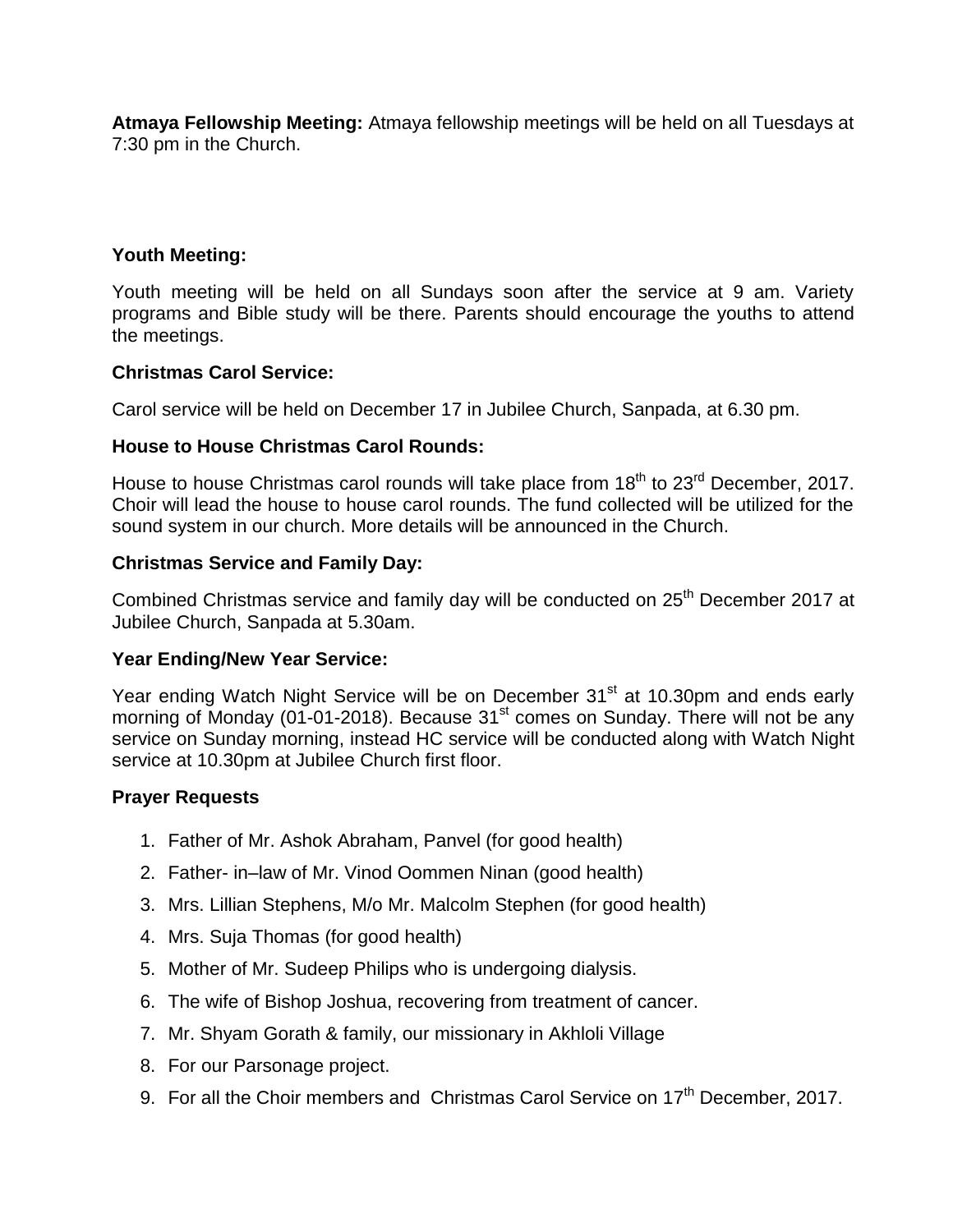# **Scripture Lessons for December 2017**

#### **3 rd December: 4 th Sunday before Christmas (Advent 1)**

Theme: Watchful expectation for the appearing of Christ.

| Isaiah $64:1-8$ | Ps. 80:1-7    |
|-----------------|---------------|
| 1 Thess.5:1-11  | Mark 13:28-37 |

#### **10th December: 3 rd Sunday before Christmas (Advent 2)(Bible Sunday)**

Theme: The word of God demands a response from its hearers

| Zechariah 1:1-6    | Ps.119:129-144      |
|--------------------|---------------------|
| 2 Timothy 3:14-4:5 | John 5:31-40, 45-47 |

#### **17 th December: 2 nd Sunday before Christmas (Advent 3)**

Theme: The coming of the Christ is good news for the oppressed.

| Malachi 3:1-5 | Ps.146         |
|---------------|----------------|
| James 5:1-9   | Mathew 11:2-11 |

# **24th December: Sunday before Christmas (Advent 4)**

| Zechariah 2:10-13 | Ps. 89:19-28 |
|-------------------|--------------|
| Philippians 4:4-7 | Luke 1:26-38 |

# **25th December: Christmas**

Theme: The birth of the Saviour who is the Word made flesh

| Micah 5:2-4 | Ps.85      |
|-------------|------------|
| Titus 3:4-7 | Luke2:1-16 |

# **31st December: Year Ending and New Year**

| Theme: Family Life |         |
|--------------------|---------|
| Zechariah 8:3-6    | Ps. 128 |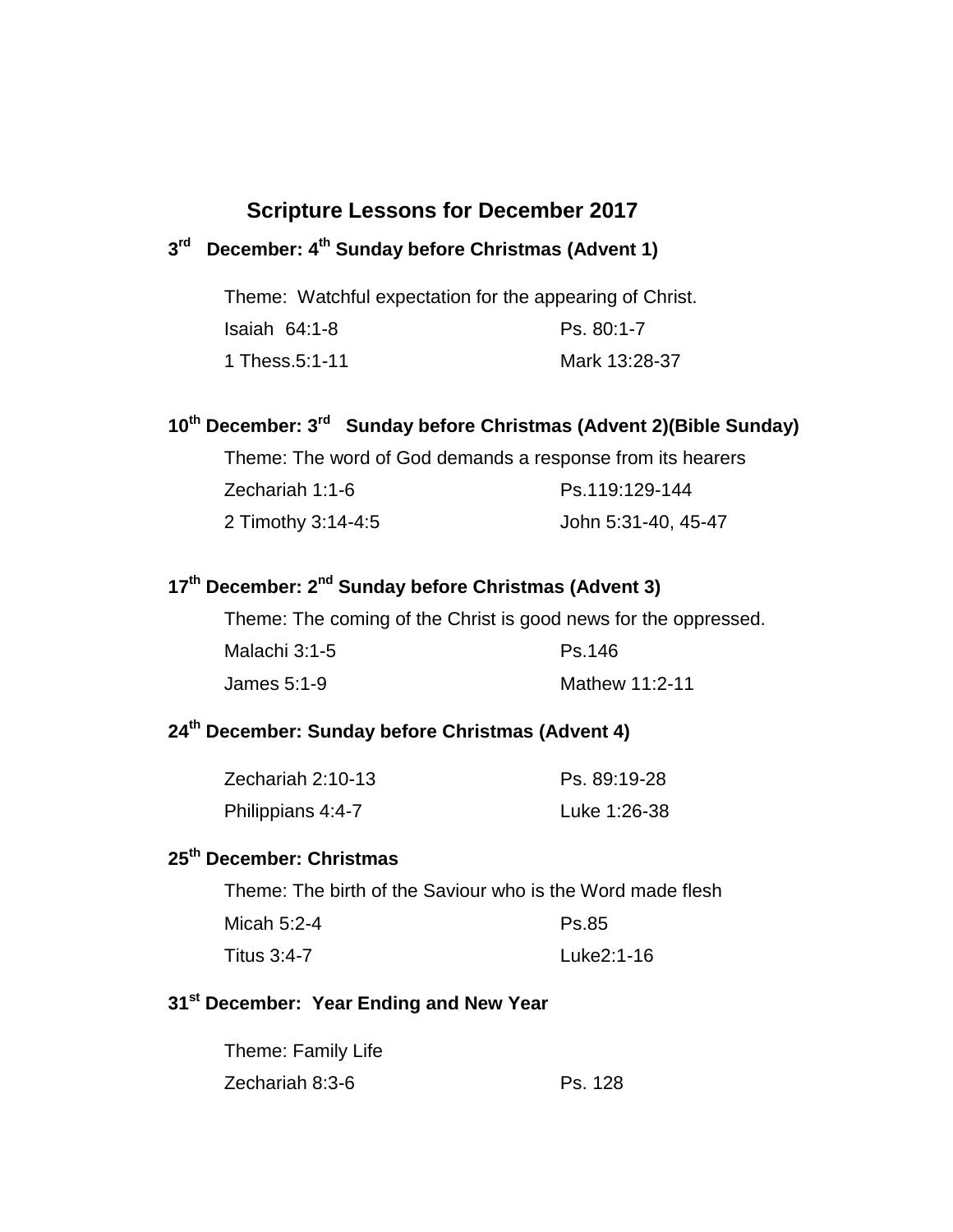### **Scripture Readings, Peace, Elements & Offertory- Sanpada**

| <b>Date</b> | 1 <sup>st</sup> Lesson            | <b>Psalms</b>          | 2 <sup>nd</sup> Lesson |
|-------------|-----------------------------------|------------------------|------------------------|
|             | 03.12.17   Mr. V.M.Y. John        | Mrs. Marykutty George  | Ms. Sanaya Shaji       |
|             | 10.12.17   Mr. Binu George Thomas | Mr. George Kurian      | Mrs. Rajee Varghese    |
| 17.12.17    | Mr. Biju C. Alex                  | Mrs. Linet Thariyan    | Mrs. Mary Joseph       |
|             | 24.12.17   Mr. Bino Oommen        | Mr. Aakash Joseph John | Mrs. Lavina V. John    |
| 25.12.17    | Mr. Mathews Philip                | Mrs. Annamma Thomas    | Mrs. Susha John        |
|             | 31.12.17   Mr. Thomas George      | Mrs. Sinu Ashok        | Mrs. Aleyamma Joseph   |

| <b>Date</b> | Peace                                     | <b>Elements</b>           |
|-------------|-------------------------------------------|---------------------------|
|             | 03.12.17   Mr. & Mrs. Rijo George Cherian | Mr. & Mrs. Roshin James   |
|             | 10.12.17   Mr. & Mrs. Josey Oommen        | Mr. & Mrs. Shaji Thomas   |
|             | 24.12.17   Dr. & Mrs. Sagar D. Parab      | Mr. & Mrs. David James    |
|             | 25.12.17   Mr. & Mrs. Chandy Kurien       | Mr. & Mrs. Bose K. Thomas |
|             | 31.12.17   Mr. & Mrs. T.C. Isaac          | Mr. & Mrs. Babu K.        |

## **Offertory**

- 03.12.17 Mr. Reuben Kurien; Mast. Kennith Feryl Philips
- 10.12.17 Mr. Reuben Kurien; Master. Josh Mathew George
- 17.12.17 Mr. Reuben Kurien; Master. Abel Joseph Paul
- 24.12.17 Mr. Reuben Kurien; Ms. Hephziba David
- 25.12.17 Mr. Reuben Kurien; Master. Vian Chandy Alex
- 31.12.17 Mr. Reuben Kurien; Miss. Nimitha Liz Alex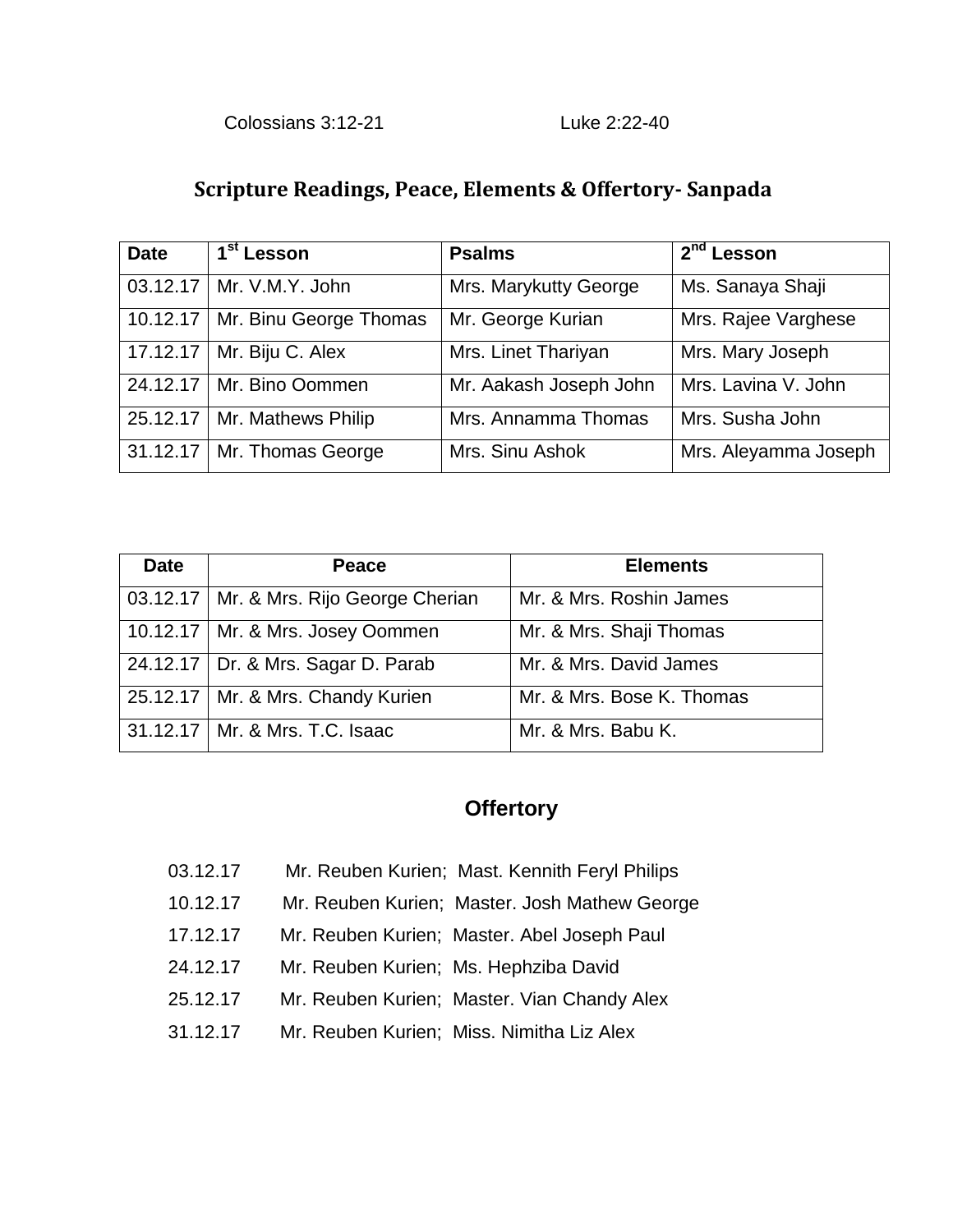| Date | 1 <sup>st</sup> Lesson       | <b>Psalms</b>       | $2nd$ Lesson         |
|------|------------------------------|---------------------|----------------------|
|      | 03.12.17   Mr. Sabu Varghese | Mrs. Sheena Johnson | Mrs. Marina Simon    |
|      | 10.12.17   Mr. Sam Thomas    | Mrs. Shiny Sabu     | Mr. Reyan Paul Simon |
|      | 17.12.17   Mr. T.C. Isaac    | Mrs. Shiney Sam     | Mrs. Ligi Babu       |
|      | 24.12.17   Mr. Elvin Isaac   | Ms. Steffi John     | Ms. Biji Babu        |
|      | 25.12.17   Mr. Ashok Abraham | Mrs. Solly Johnson  | Mrs. Rachel John     |

**Scripture Readings, Peace, Elements & Offertory-**– **Panvel**

| <b>Date</b> | <b>Peace</b>                             | <b>Elements</b>                    |
|-------------|------------------------------------------|------------------------------------|
|             | 03.12.17   Mr. & Mrs. Solomon Samuel     | Mr. & Mrs. Ashok Abraham           |
|             | 17.12.17   Mr. & Mrs. Binil Mathai       | Mr. & Mrs. Gnanian Abraham Paulose |
|             | 24.12.17   Mr. & Mrs. Anoop John Cherian | Mr. & Mrs. Babu K.                 |
|             | 25.12.17   Mr. & Mrs. Simon Philip       | Mr. & Mrs. Johnson K.K.            |

# **Birthdays**

|              | 1-Dec   Mrs. Susan Samuel           | Kharghar     |
|--------------|-------------------------------------|--------------|
|              | 4-Dec   Mrs. Lorraine Sharon Oommen | <b>Nerul</b> |
| 4-Dec        | Ms. Sanaya Shaji                    | Vashi        |
|              | 5-Dec   Mr. Jacob William           | Vashi        |
| $5$ -Dec     | Mast. Kennith Feryl Philips         | <b>Nerul</b> |
| 6-Dec        | Ms. Sayona A Joseph                 | <b>Nerul</b> |
| $6$ -Dec $ $ | Mast. Josh Mathew George            | <b>Nerul</b> |
|              | 7-Dec   Mr. Bino Oommen             | Kharghar     |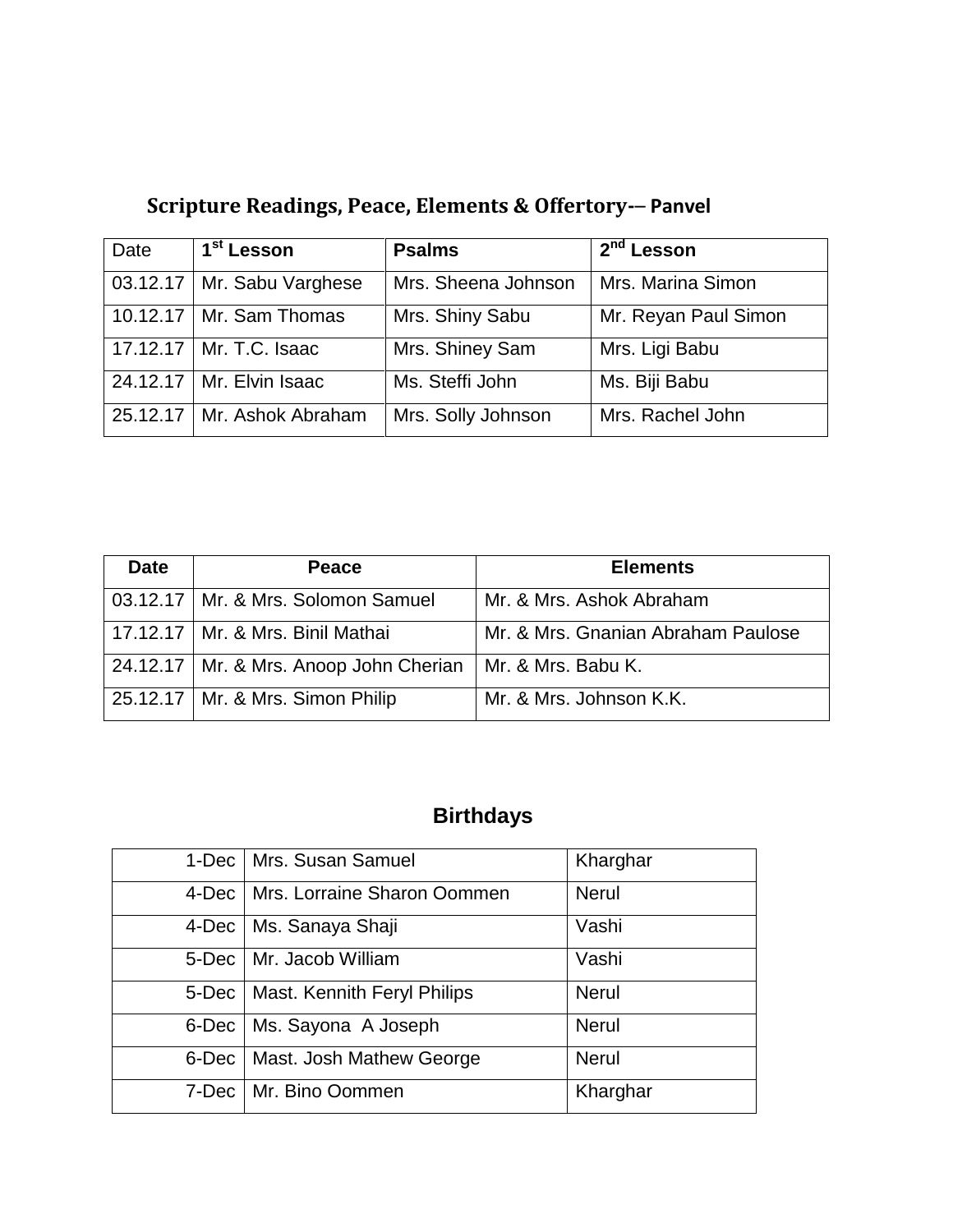| 8-Dec     | Dr. Varghese Cherian        | Vashi             |
|-----------|-----------------------------|-------------------|
| 8-Dec     | Mrs. Rajee Varghese         | Kharghar          |
| 10-Dec    | Mr. George Kurian           | <b>Nerul</b>      |
| 12-Dec    | Mr. Mathews Philip          | Kharghar          |
| $12$ -Dec | Mrs. Mary Joseph            | Vashi             |
| $13$ -Dec | Mr. A C Jacob               | Panvel            |
| 15-Dec    | Master, Ansel Abrahm Ashok  | Panvel            |
| $16$ -Dec | Mr. Aakash Joseph John      | Kopar Khairane    |
| 20-Dec    | l Mr. Justin John           | Sanpada           |
| $21$ -Dec | Mrs. Anita Samuel           | Sanpada           |
| 22-Dec    | Mr. M. George Joseph        | <b>Nerul</b>      |
| 22-Dec    | Master Hayden Thomas George | Kharghar          |
| 25-Dec    | Mrs. Ligi Babu              | <b>Old Panvel</b> |
| 29-Dec    | Mrs. Lavina V. John         | Kharghar          |

#### **WEDDING ANNIVERSARIES**

| 18-Dec   Dr. & Mrs. Sagar D. Parab          | Chembur           |
|---------------------------------------------|-------------------|
| 26-Dec   Mr. & Mrs. John Isaac              | Panvel            |
| 27-Dec   Mr. & Mrs. Babu K.                 | <b>Old Panvel</b> |
| 27-Dec   Mr. & Mrs. David James             | Kharghar          |
| 29-Dec   Mr. & Mrs. George Eapen            | Kharghar          |
| 29-Dec   Mr. & Mrs. W. J. Mathai            | <b>Nerul</b>      |
| 29-Dec   Mr. & Mrs. Rohan Jacob Abraham     | <b>Nerul</b>      |
| 30-Dec   Mr. & Mrs. Malcolm Jeevan Stephens | Kopar Khairane    |
| 31-Dec   Mr. & Mrs. T.C. Isaac              | Panvel            |
| 31-Dec   Mr. & Mrs. Mithun C. Roy           | <b>Nerul</b>      |